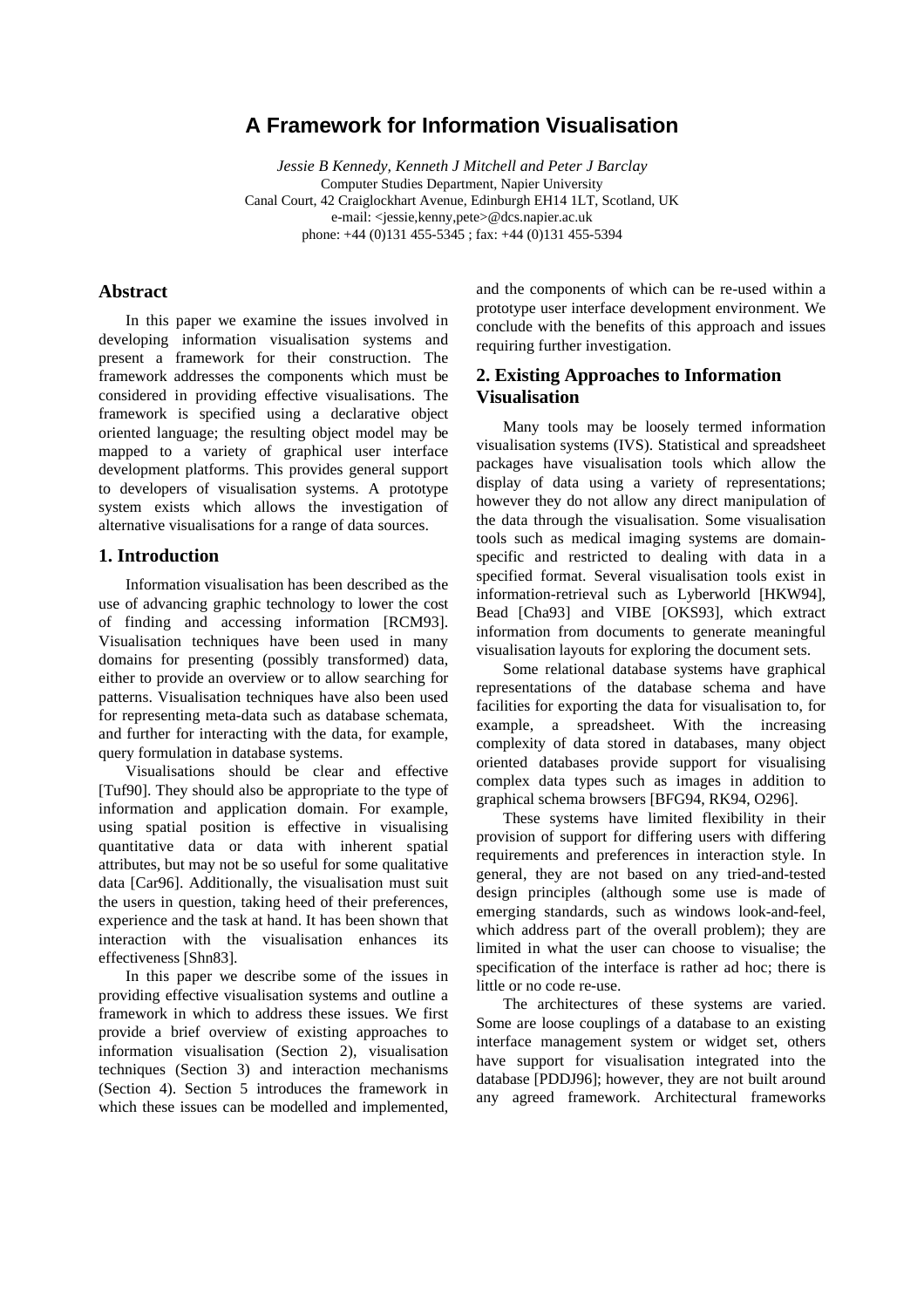provide for the reusability of the design and implementation of a set of co-operating classes over a given application domain [GHJV95]. The Mocha system [BCLT96] has recognised this benefit and adopted the approach to providing an algorithm animation system across the World Wide Web. The DRIVE system [MK96] adopts a similar approach to the design and implementation of interfaces to databases defining the interactions, collaborations and responsibilities of the components in the framework.

The following sections review some visualisation techniques and interaction mechanisms prior to presenting our framework for information visualisation.

# **3. Visualisation Techniques**

Traditional two dimensional (2D) techniques for visualisation include graphs, pie charts etc. Advancements such as higraphs [Har88] commonly involve some formal combination of these techniques; the innovative TreeMap [JS91] may be classified as a combination of bar-charts and Venn diagrams. Icons are another common way of representing information in 2D. Further techniques may be composed in a hierarchical or recursive fashion to represent more dimensions of the data, or provide a more concrete representation of the domain of the visualisation.

Other advances address the dimensionality of the visualisation space in relation to the dimensionality of the information space. The VisDB system [KK94] uses a number of pixel-oriented techniques to map large amounts of multi-dimensional data unambiguously onto a 2D display. In VIBE [OKS93] control points are set up for each data dimension and records are positioned according to the combined relevance of these points. However with this technique, some ambiguity results when greater than D+1 control points are used, where D is the visual dimensionality. Using a third dimension reduces this ambiguity for slightly higher dimensional data [HKW94]. In contrast, Q-PIT [BM94] uses a 3D scatterplot (triplespace) to show selected dimensions of the information space. N-Vision [FB90] extends this technique to represent further information dimensions by placing worlds-withinworlds to show multiple dimensions in a hierarchical fashion. Bead [Cha93] adopts a different technique using a spring-based layout algorithm to plot elements from a set of documents according to their similarity. Whereas occlusion exists in many 3D visualisations, it is avoided in this case by applying a downward force to flatten the resulting layout.

The Cone Tree and Perspective Wall visualisations are examples of using 3D metaphors for information

visualisation [RCM93]. An alternative approach is seen in Amaze [BFG94] which includes a 3D graph visualisation to represent database schemata and query results.

Other work is investigating the incorporation of multi-media (images, video etc.) and geographic data in visualisations [AVI96]. The wide range of work in this field demonstrates great diversity of approach and implementation; this diversity can be encompassed in the framework described below.

## **4. Interaction Mechanisms**

Consideration of the user's interaction with IVSs is fundamental to their success. Many models of users have been proposed to gain insights into the design of user-interfaces. With respect to information visualisation, *sense-making* principles [Car96] have been applied with particular cognisance of the user's task at hand. In addition, visual variables based on human perceptual abilities have been identified which address the appropriateness of the visual representation for its associated data; for example, size for importance.

Shneiderman's mantra of 'overview, zoom and filter, and details-on-demand' [Shn96] identifies the interactive features crucial to an effective visualisation. Furthermore, direct manipulation, with rapid reversible actions, immediate feedback and dynamic queries, has been demonstrated to be very desirable in information exploration, as exemplified in IVEE [AE95]. In describing information visualisation artefacts, the Attribute and Influence Explorers [TSDS96] use *action rules* defined in terms of the relational data model to assist the identification of possible consequences of interface actions.

Feedback on a user's model of interaction is currently receiving interest in visualising financial data [Cha96]. Here, the historical profile of the interaction of all users guides the current user in the relative popularity of discrete regions of the information space. An evolving model of the users of the visualisation and their interaction with it can inform the automation of community-aware visualisations. Information visualisations which consider the history of their participants would support the wants and needs of users of the world wide web as it moves from a static information dissemination medium to an interactive collaborative environment.

Clearly any proposed framework should allow the use of a wide range of interaction mechanisms.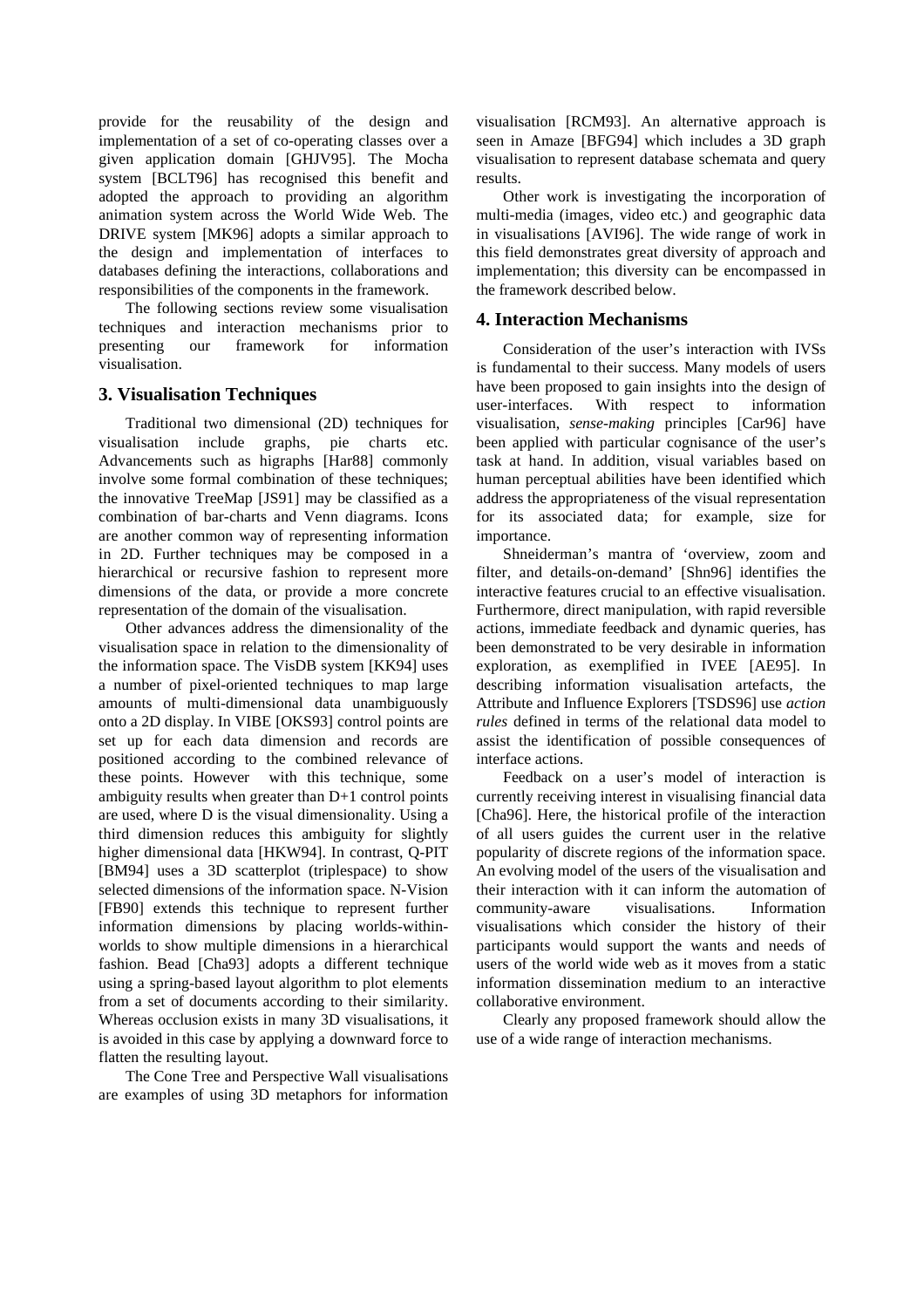# **5. A Framework for Information Visualisation**

In this section we present an overview of our work towards an organised approach to the construction of IVSs.

#### **5.1 The Basic Framework and its Components**

In [MKB96] we have presented a framework for user-interfaces to database systems. This is a highlevel, contextual framework facilitating discussion of human-data interaction; we have used it to inform development of DRIVE, a prototype software system supporting rapid and principled construction of specific visualisations [MK96] (described below).

This framework is an extension of Abowd and Beale's model of human-computer interaction [AB91], tailored to the needs of data intensive systems. There are four main components: the user, the database, the visualisation, and the interaction. The visualisation and the interaction together constitute the *interface* between the user and the database.

The *user* component describes the human user of the system, providing a description of his sophistication (expertise with the data visualised or the system itself), the tasks which he wishes to perform, and his authority to view or modify data.

The *database* component represents the actual database, encompassing the data model used, the schema of a particular data-store and the instances which populate it.

The *visualisation* component considers the presentation of the data to the user: the metaphor used to represent the items of data, and the physical layout on the screen.

The *interaction* component addresses how the user may alter the presentation of the data, or the data itself. This comprises the user's intention, the medium selected to realise the intention, and the effect of the action. This effect may change the data, the visualisation, or both.

All of the above components play a rôle in determining the style and the complexity of the visualisation.

#### **5.2 The Object-Oriented Model**

An object-oriented modelling language, NOODL, has been used to specify the above framework. NOODL is a simple, high-level language intended to restore a conceptual level to object-oriented data modelling [BK91]; it has also been used to investigate a number of specific data modelling issues. It may be used for data definition, data manipulation, and querying [Bar93].

NOODL has been used to model all the components of the framework, and their interrelationships; a relationship of particular importance is that between a data item and the interface objects which provides its visual representation.

The framework schema contains classes for all the objects existing in the data store, all the graphical objects used in the visualisation, and the users of the system; since the full power of object oriented modelling is available, users may, for example, be arranged into a classification hierarchy depending on their levels of sophistication and authority. Since the user may wish to visualise the information schema instead of or along with instances, the framework's schema must contain meta-level constructs such as *class*; in fact, the schema contains a complete NOODL meta-model.

This schema provides a template which may be instantiated by the descriptions of particular visualisations. DRIVE allows an actual visualisation to be generated automatically from such a schema.

Using NOODL to model an entire IVS provides the following advantages:

- it is well suited to data definition and manipulation;
- there is no impedance mismatch between different
- components; • interface and user components may be stored in the database itself;
- it promotes communication between users and IVS designers;
- the resulting object oriented framework is re-usable.

#### **5.3 The Architecture**

Providing an object oriented model of the framework leads us to an architecture which can be used to implement any particular visualisation.

The framework provides an integrating model, coordinating the subcomponents; this facilitates incorporation of interactive components from disparate sources, and provision of multiple visualisations of the same data. The former point is particularly important to ensure that the resulting system is open, and able to co-operate with other software systems.

Changes made during the design of a visualisation need to be shown immediately to the user, and changes to data need to be reflected immediately in all relevant visualisations; we have provided these facilities by adopting an interpreted, active system. The system provides immediate feedback over modest databases.

Database objects include data objects and interface objects [MKB95]; each data object has corresponding interface objects which provide its graphical realisation on-screen. Characteristics common to several classes of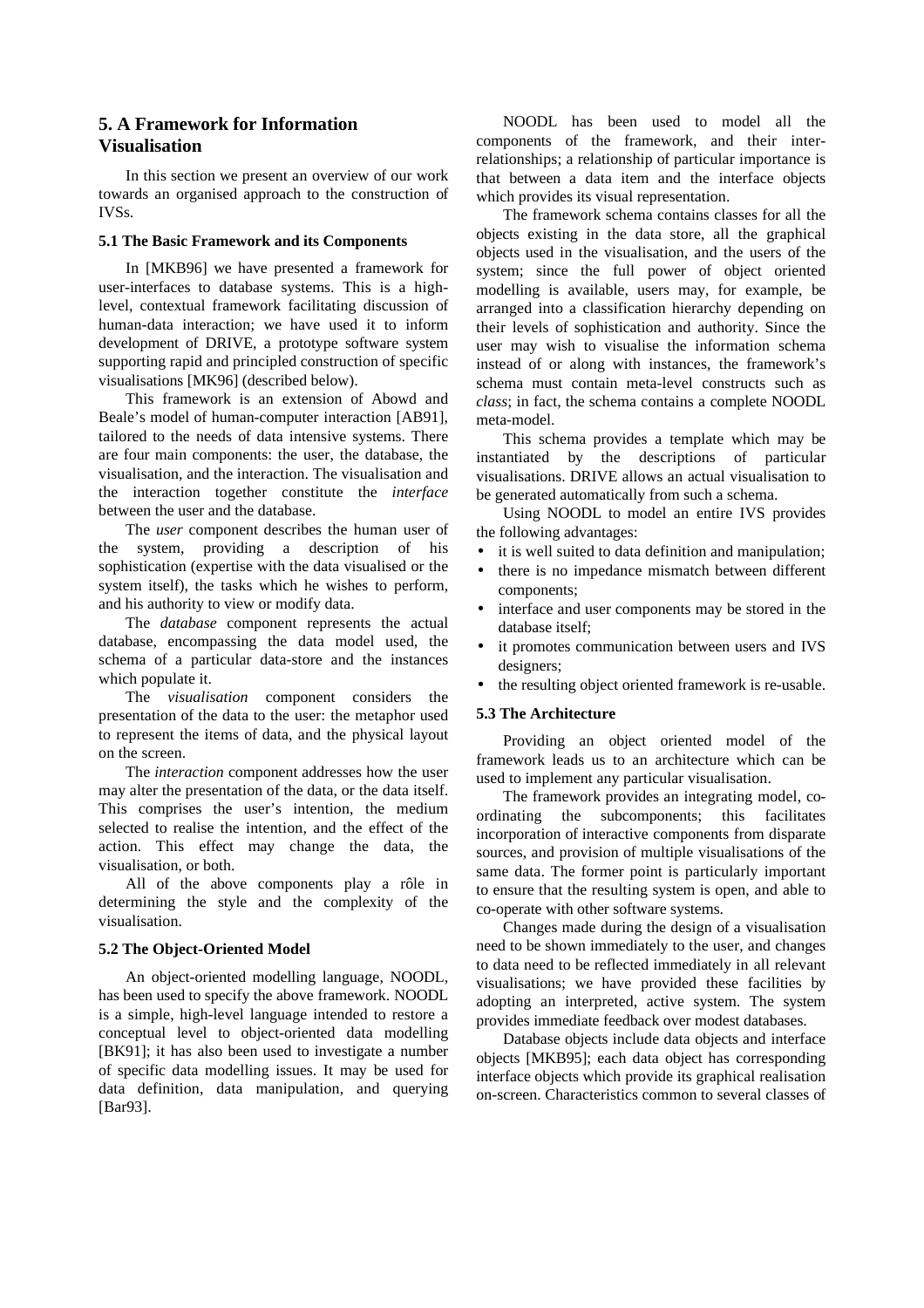objects may be factored out into (abstract) superclasses; for example, all visualisation classes may be derived from a class from which they inherit common properties such as their shape, spatial position etc., and common behaviour such as the abilities to be selected or moved. The framework classes together define a pattern for IVSs.

We have implemented this architecture by providing an implementation of the NOODL data model, mapping down to the constructs of an underlying object-oriented database. In this way, details of the implemented framework are independent of the database management system used; to port the system to another platform, only the NOODL-tosystem mapping layer need be re-implemented.

#### **5.4 The Prototype: DRIVE**

The approach described is embodied in DRIVE, a prototype software system which facilitates organised construction of user-interfaces to databases [MK96]; it may be used to construct interfaces ranging from simple text- and form-based styles to complex threedimensional visualisations and non-immersive virtual reality. DRIVE contains a NOODL interpreter which allows visualisations specified in NOODL to be specified, tested, modified and used interactively; visualisations may be built up incrementally through visual programming facilities.

DRIVE consists of three major components: a database-interface component (IDS), an environment model, and a design environment.

The IDS component instantiates a particular interface under a NOODL data model. This instantiated model contains classes representing the

user, database, visualisation and interaction components of the framework; these instances are made to persist by an underlying object-oriented database.

The environment model contains the visualisation classes of the IDS component together with user-interface classes; the latter may represent either standard user-interface components, or customised ones required for a particular visualisation (such as our threedimensional widget set [BM96]). An environment-manager is used to provide dynamic registration for widgets, and to map input and output events between corresponding user-interface and

visualisation classes; events are channelled as appropriate for the mode of operation. This design allows multiple, co-ordinated visualisations of the same information.

The design environment facilitates the interactive construction of interfaces; a NOODL script specifying the interface constructed can then be generated automatically to document the visualisation. An IDS editor (see lower left of Figure 1) is available for editing objects belonging to framework classes, and a context-sensitive definition editor can be used for specifying constraints etc. The designer may directly manipulate user-interface objects in accordance with the behaviour defined for them.

#### **5.5 Examples and Experience**

DRIVE has been used to construct a variety of visualisations for applications such as stock market and employee data [Mit96]. The example shown in figure 1 shows an IVS developed within DRIVE which allows users to explore historical property transactions. The interface provides the user with an overview map, a 3D display showing spatially referenced property prices, a co-ordinated details view and interface controls for the specification of dynamic queries.

Our experience has shown this is a convenient tool for composing novel IVSs: the framework-aware editor guides the developer through the assembly of the interface, and little or no programming is required.

# **6. Conclusion**

Information visualisation is a key technique for the success of future information systems. A well designed framework provides a sound foundation for the



Figure 1 Property transaction explorer in DRIVE